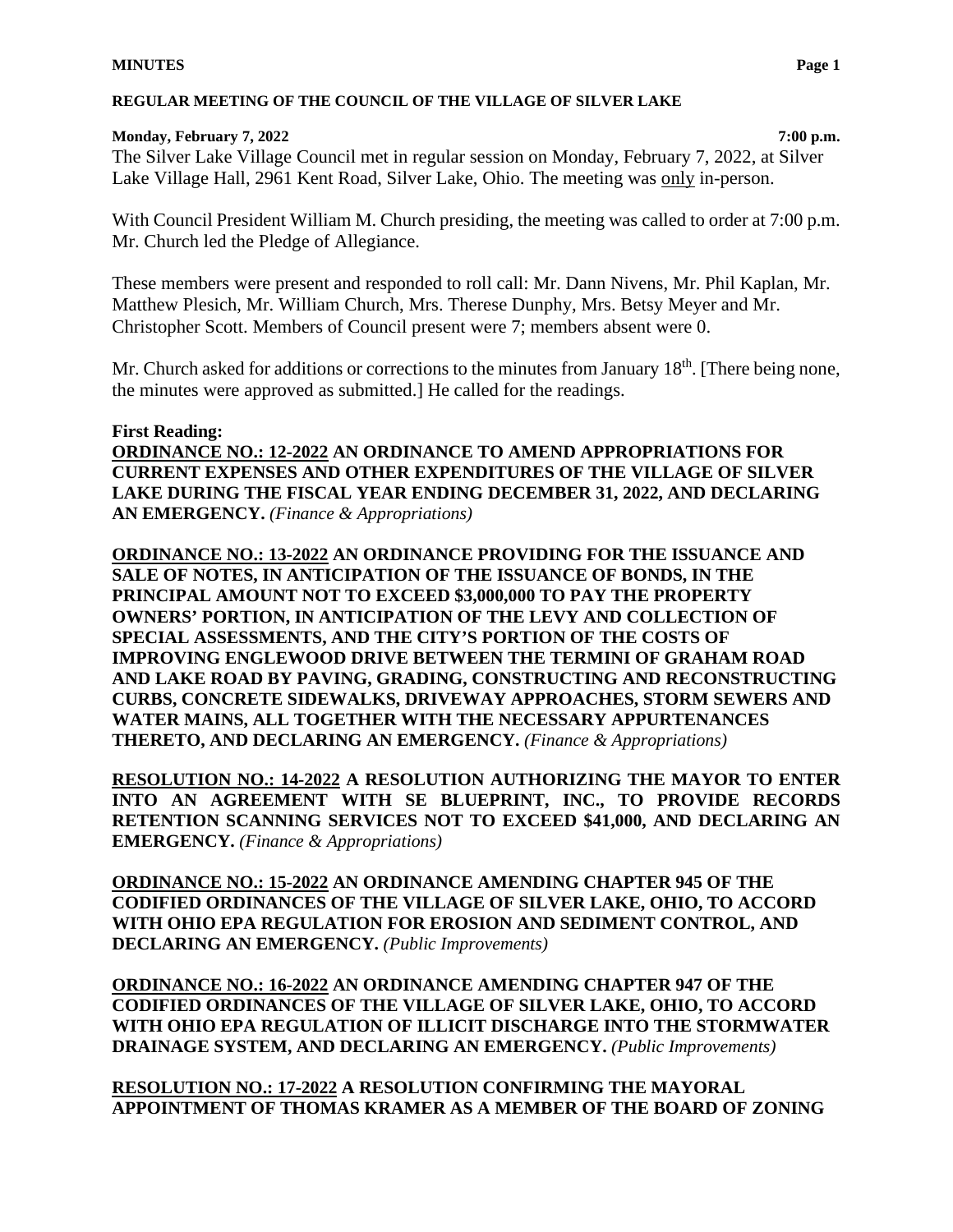**Monday, February 7, 2022 7:00 p.m. APPEALS REPRESENTING DISTRICT "D" OF THE VILLAGE OF SILVER LAKE FOR THE TERM ENDING DECEMBER 31, 2025, AND DECLARING AN EMERGENCY.**  *(Personnel & Public Affairs)*

**Second Reading***: None.*

**Third Reading***: None.*

## **Comments from the audience** (*3 minutes each)***:**

**Mr. Henry Gulich, former Chair of Silver Lake Park Board:** Thank you for allowing me to speak. I'm a past Park Board member, and Shade Tree Commission member. Recently, I've become the Silver Lake representative on TASCforce [Trail Advocates of Summit County]. We've been working to get a hike and bike trail, part of which will come through the Village. The trail will start in Hudson, come through the Village along the railroad right-of-way, and go into Cuyahoga Falls. I'm here tonight to introduce myself as the Village's representative on the project; I attended the January board meeting, and will continue to attend the TASCforce meetings. I've been walking from Kent Rd. to Graham Rd., where the trail will be in the Village, and the railroad tracks are still there, but the right-of-way is in good condition. It shouldn't be too difficult to improve. If anyone has any questions about TASCforce or the Veterans Trail, please reach out. I'd like to defer to the mayor if he has anything to add. [The mayor expressed his faith and confidence in Mr. Gulich as the Village's representative.

**Mr. Gary Kinsey, resident:** Since Mr. Johnson isn't here tonight, it falls to me to praise Mr. Lipan and the Service Dept. for their tremendous work clearing the roads. [Mr. Lipan thanked him.]

## **FINANCE AND APPROPRIATIONS COMMITTEE - Mrs. Dunphy**

ORDINANCE NO.: 12-2022

Mrs. Dunphy read the legislation and opened the floor for discussion. There was no discussion.

| Roll call to suspend the rules | Yes 7      | $N0$ 0 |  |
|--------------------------------|------------|--------|--|
| Roll call to adopt             | $Yes \t 7$ | $N0$ 0 |  |

## **FINANCE AND APPROPRIATIONS COMMITTEE - Mrs. Dunphy**

ORDINANCE NO.: 13-2022

Mrs. Dunphy read the legislation and asked Mr. Housley if the Village would be pursuing financing options other than grants for the Englewood Project. Mr. Housley confirmed this, and explained some Ohio depts. had very low interest rates; he's determining whether the Village would qualify for those rates and how early they can be locked in. He asked Council to hold Ord. 13-2022 for another reading. Mrs. Dunphy asked if the legislation locks the Village into bonds. Mr. Heydorn said that matter was still somewhat open and needed to be addressed further. It was determined the Village couldn't issue bonds unless Council passed legislation written and approved by bond counsel. Mr. Scott questioned using notes before bonds. Mr. Housley clarified that he requested notes first, in lieu of bonds, because he was researching other funding options. If Council guaranteed that the Village would pay the difference between the bond amount and the final cost, then he could go directly into bonds. It was clarified the Village's municipal advisor would get a percentage of the financing obtained for the Village, rather than a separate fee.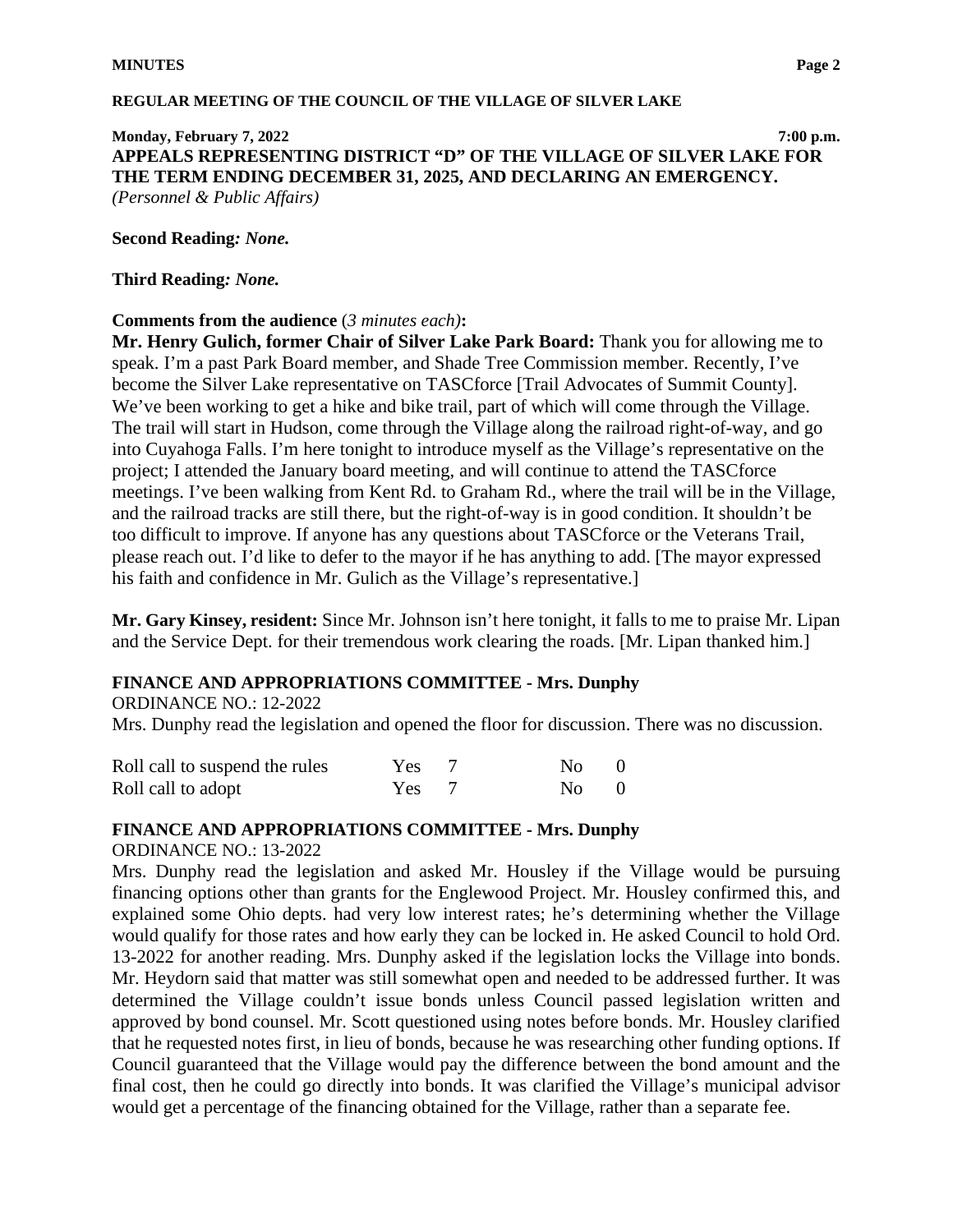### **Monday, February 7, 2022 7:00 p.m.**

Ordinance 13-2022 was held for a second reading.

## **FINANCE AND APPROPRIATIONS COMMITTEE - Mrs. Dunphy**

RESOLUTION NO.: 14-2022

Mrs. Dunphy read the legislation and invited discussion. Mr. Scott asked whether the legislation covered both planning and zoning records and Mr. Lipan's records. It was clarified SE Blueprint was the company Mr. Lipan used to scan his records and the rate quoted in the legislation was the rate he paid, but the \$41,000 mentioned in the legislation would only cover the planning and zoning records, which were crumbling. Mr. Nivens asked about accessing the scanned records. Mrs. Suzanne Lipan [Village Administrative Assistant] answered that SE Blueprint would provide the Village with software to access and search the records. It was determined QualityIP [Village's IT services provider] was aware of the new software, and the software would only be for internal use.

| Roll call to suspend the rules | Yes 7      | $N_O = 0$ |  |
|--------------------------------|------------|-----------|--|
| Roll call to adopt             | $Yes \t 7$ | $N_O$ ()  |  |

Mr. Scott questioned the Paychex amount. Mr. Housley said the amount covered a month and some extra costs for administrative work, like sending out forms, usually done at the end of the year. The payment of claims dated Jan. 26, 2022, was accepted as distributed.

## **PUBLIC IMPROVEMENTS COMMITTEE – Mr. Nivens**

ORDINANCE NO.: 15-2022

Mr. Nivens read the legislation and invited Mr. Lipan to explain. Mr. Lipan explained the Ohio Environmental Protection Agency [OEPA] had updated the MS4 permit [municipal separate storm sewer system] with revised language and regulations. It was determined this legislation was only updating the Village Codified Ordinances to be in-line with OEPA's new standards.

| Roll call to suspend the rules | $Yes \t 7$ | $N0$ 0 |  |
|--------------------------------|------------|--------|--|
| Roll call to adopt             | $Yes \t 7$ | $N0$ 0 |  |

## **PUBLIC IMPROVEMENTS COMMITTEE – Mr. Nivens**

ORDINANCE NO.: 16-2022

Mr. Nivens read the legislation and invited Mr. Lipan to explain. Similar to Ord. 15-2022, this legislation only sought to bring Village law up to date with OEPA's new regulations. It was determined residents could not put glowing green goo, pesticides, or motor oil into the sewer.

| Roll call to suspend the rules | $Yes \t 7$ | $N0$ 0            |  |
|--------------------------------|------------|-------------------|--|
| Roll call to adopt             | $Yes \t 7$ | $\mathrm{No} = 0$ |  |

## **PERSONNEL AND PUBLIC AFFAIRS COMMITTEE – Mr. Plesich**

RESOLUTION NO.: 17-2022

Mr. Plesich read the legislation and asked the mayor for comment. The mayor said Mr. Kramer was highly recommended by members of the Board of Zoning Appeals and he trusted them..

| Roll call to suspend the rules | $Yes \t 7$ | $N0$ 0 |  |
|--------------------------------|------------|--------|--|
| Roll call to adopt             | $Yes \t 7$ | $N0$ 0 |  |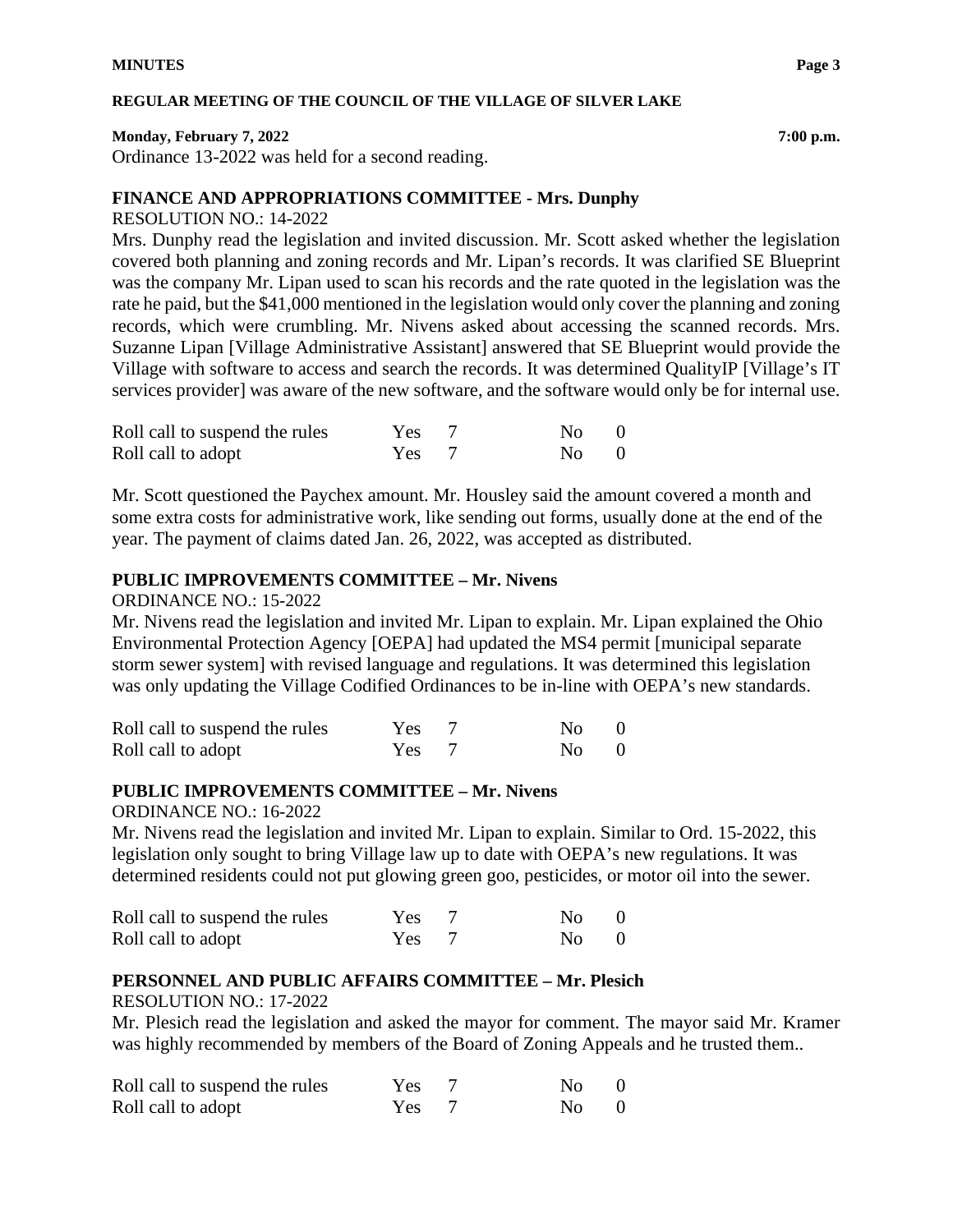# **Monday, February 7, 2022 7:00 p.m. REPORTS OF VILLAGE OFFICIALS**

**Mayor Hovey:** First, I'd also like to commend Mr. Lipan and the Service. Dept. for their work during the snowstorm. I received several calls from residents praising the Service Dept. I understand Mr. Lipan was also congratulated by someone from another municipality.

Concerning Englewood and Stow, I thought Stow's Council was going to approve the sidewalks for Englewood at its Jan. 27<sup>th</sup> meeting, but that didn't happen. Residents were told they just needed a petition with 60% support; apparently, the petition must be drawn up by the law director and then residents can sign it. Stow's law director is in the process of writing the petition and it will get passed again. I foresee no issues with that whatsoever because the residents' petition got at least 60% support. It does cause a delay, but there should be no problem since putting in the sidewalks comes toward the end of the project. If Stow doesn't decide to do sidewalks, nothing changes, and we go forward as planned. No adjustments need to be made.

Finally, our deer cull ended this weekend. I believe we got 7 deer this year. A resident sent me an email with an article from *The New York Times* saying deer were reservoirs of disease. Residents overwhelmingly support the deer cull.

Mr. Nivens asked if the mayor had met with Mayor Walters [Cuyahoga Falls] concerning the sound wall. The mayor had been in contact with ODOT [Ohio Dept. of Transportation], which said the sound wall was Cuyahoga Falls' responsibility, and with Mayor Walters. Mayor Walters was unsure whether the Falls was responsible for the sound wall and said he would talk with his Service Director. Mayor Walters agreed the wall was terrible and needed attention. The mayor expected improvements during the summer.

Mr. Nivens asked about communication with Stow. The mayor responded Stow seemed united and in favor of the sidewalks. Stow sent the Village a memorandum of understanding asking the Village to do the maintenance on Stow's sidewalk, which the Village refused. The Village didn't even do that for its own residents, and would have no assessment authority in Stow.

**Mr. Robert Heydorn, Village Solicitor:** I've been working with the mayor concerning Stow and Englewood. Stow may be overthinking things and overprotecting itself.

Concerning the deer, there's still plenty left. Come to my house and see their tracks.

**Chief Jamie Norris, Chief of Police (given by the Mayor):** The Chief couldn't be here tonight, so he gave me his report. The Chief would like to thank all the residents for their cooperation with the parking ban. There were absolutely no issues with cars in the street during the snowstorm.

There's a good pool of candidates for the part-time position. The Chief hopes to have a new hire or hires sometime in the next month, possibly by the next Council meeting. Thank you.

**Mr. Mark Lipan, Service Director:** Just a few things. All our trucks held up okay. The circuit board in our oldest plow got fried, and we replaced it. That was the only maintenance needed, and it was under warranty, so it didn't cost us anything. Right now, they're all cleaned up and ready for the next round. We plowed in a lot of mailboxes, but we dug them out this morning.

On our road projects, Kenmore would like to start on Englewood sometime in March. Right now, they're working with EnviroScience to get materials approved. They plan to start with replacing the waterline from Lake Rd. to Oakhill Rd. After pressure testing that, they'll start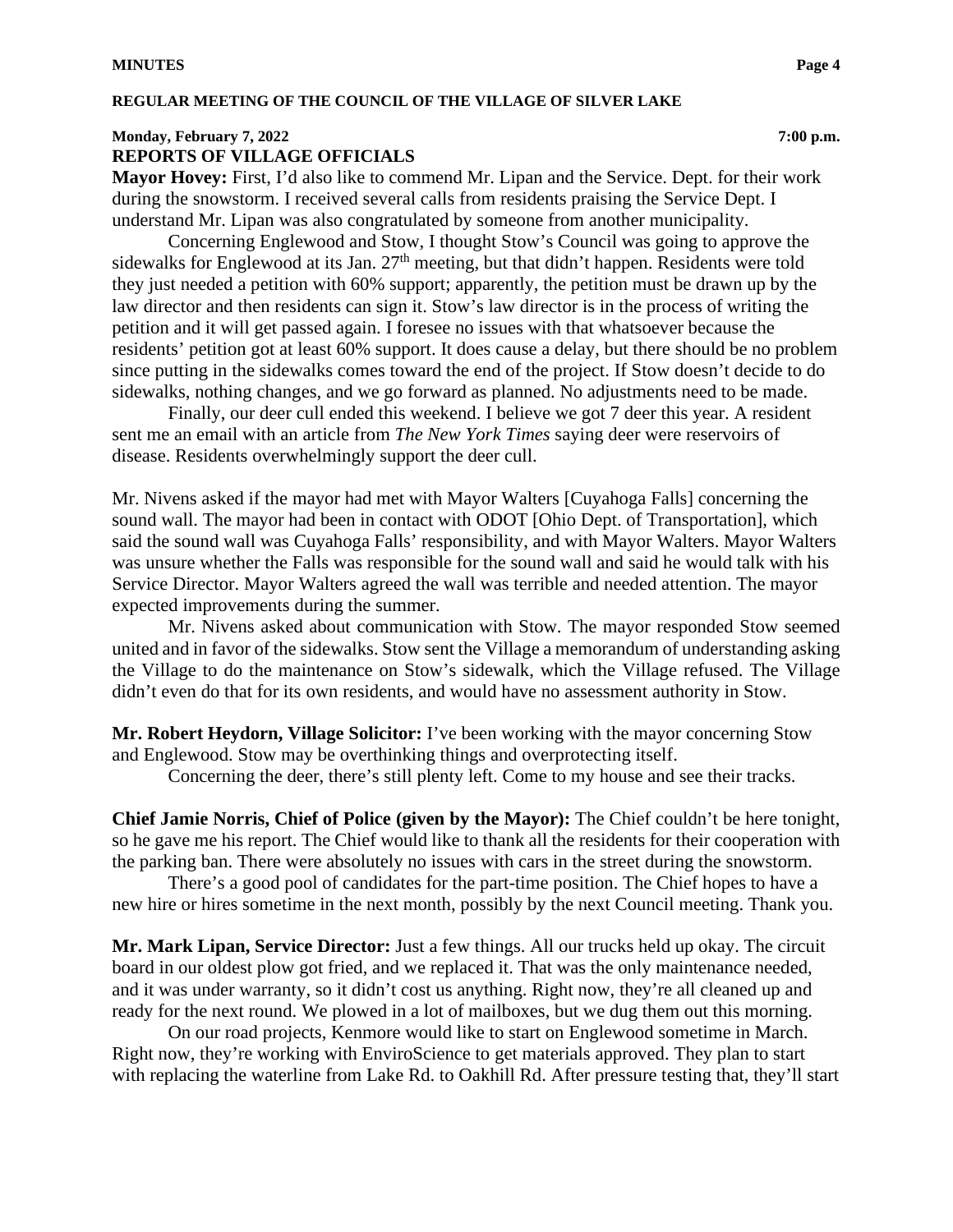#### **MINUTES Page 5**

#### **REGULAR MEETING OF THE COUNCIL OF THE VILLAGE OF SILVER LAKE**

### **Monday, February 7, 2022 7:00 p.m.**

at Wetmore with the storm sewer. Then they'll finish the waterline. The bid opening for Outlook Dr. will be Feb. 22 at noon. If you'd like to come, you're more than welcome. That's all. Mr. Nivens asked about marking the catch basins and fire hydrants for winter, and Mr. Scott seconded. Mr. Lipan explained there was software that could give the exact latitude and longitude of catch basins. He said he would look into marking the basins and hydrants for next winter.

It was clarified that the gas company was still working, and also that the work on Silver Lake Blvd. would not begin for some time.

**Mr. Sean Housley, Clerk-Treasurer:** Right now, we're preparing some financial statements inhouse, and it's taking a lot of my time. Also, I'm working on funding for Englewood. That's it.

## **Miscellaneous Business:**

Mr. Church began the discussion regarding Village Hall's electronic sign. Since Mr. Nivens asked for all the miscellaneous business, Mr. Church gave him the floor. Mr. Nivens asked about the capabilities of the sign. The mayor recalled that back when the sign was first put in, Council gave some stipulations, like no flashing or scrolling. Most of the time, the sign displayed one message per day, but there were a few occasions where multiple messages were displayed in one day. The Board of Zoning Appeals, which had the authority to interpret the zoning ordinances, approved the sign, with the conditions that there could be no animation nor flashing, and said the content and timing of the messages on the sign were at the mayor's discretion. The mayor's policy only allowed messages of importance or interest to the Village, not personal messages. He couldn't recall ever refusing a request for a message that was of public interest. It was determined notices for Council meetings have been on the sign, at least on meeting days, but normally before.

Mr. Church moved into the discussion regarding possible audio-visual equipment for the Council Chamber. Mr. Nivens praised the improvement in audio quality, and asked why the Village wasn't archiving audio files of meetings online, like surrounding municipalities. He reminded Council of various 2020 and 2021 meetings, when guest speakers had to call in, and the technical difficulties that caused. He proposed getting more equipment, so that Council could better interact with speakers. Mr. Housley informed Council that the Village's current records policy required meeting audios to be kept for 6 months and then destroyed. There is no policy concerning archiving them online. Once they have been approved, the minutes become a required permanent record, the only permanent record of meetings. Mr. Church voiced support for archiving meeting audios on the website, but did not support any type of visual component. He believed that cameras would cause grandstanding, be expensive, and cause undue stress.

Mr. Nivens clarified that he wasn't talking about cameras, just allowing Council to better interact with presenters. Mr. Plesich said the inability of speakers to physically come to the Council Chamber was caused by COVID. Mr. Nivens replied there could be similar future situations. Mrs. Meyer pointed out that Council could use a telecommunication platform on their laptops, which would allow Council and the presenter to see each other, and let the guest speaker screenshare content. Mrs. Dunphy added that links to presentations could be put in the minutes. She mentioned her experience in website administration and explained that audio and visual files required extra labor and extensive storage space, which would be costly. Mrs. Dunphy questioned whether the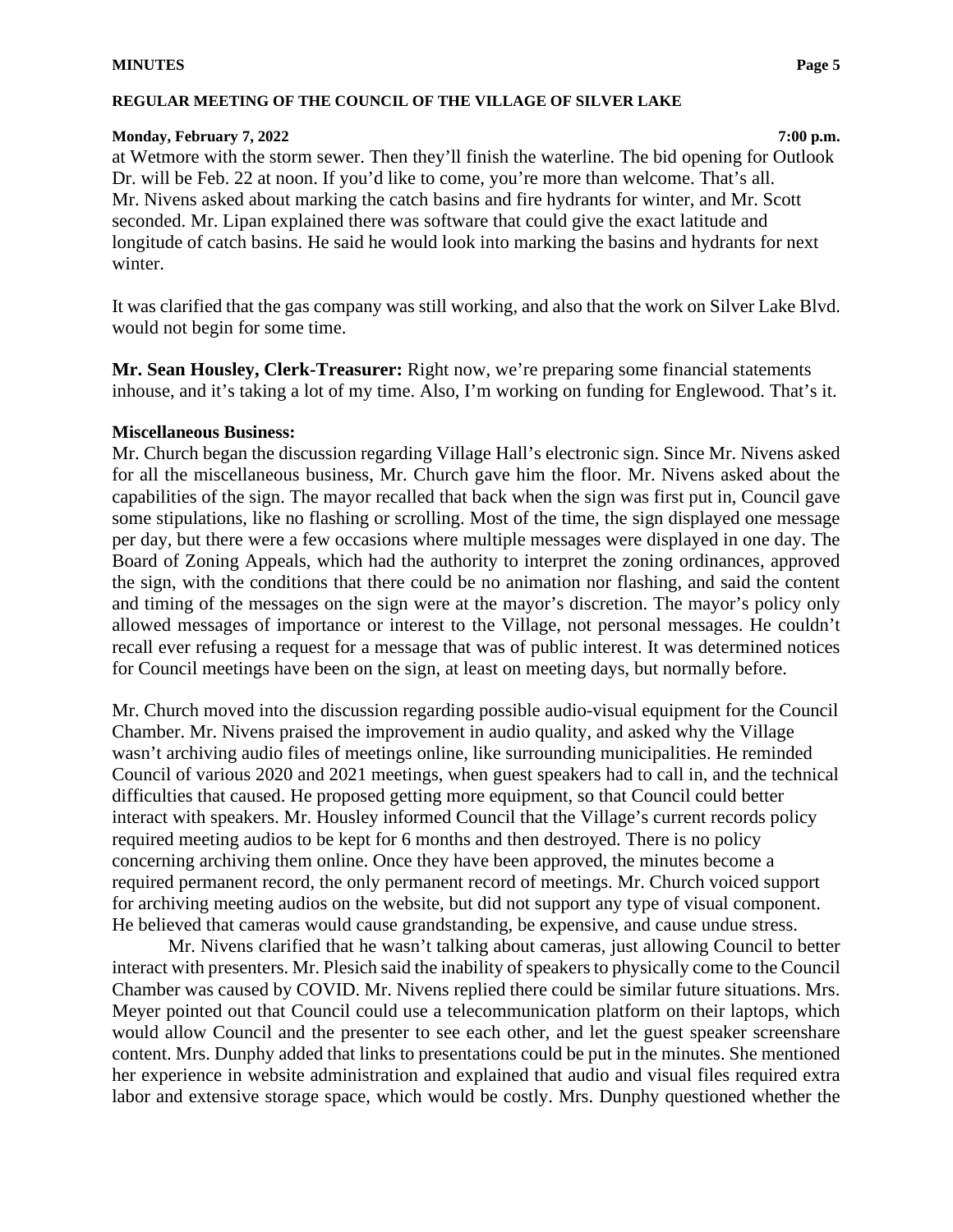#### **Monday, February 7, 2022 7:00 p.m.**

benefit would outweigh the cost, in time and money. She's comfortable with the Village's current policy of keeping audios for 6 months, and minutes being available and permanent. Mr. Nivens emphasized the convenience of meeting audios being publicly available, citing several recent contentious issues, and added that Council could listen to other bodies' meetings. Mr. Plesich expressed concern about cost. Mr. Scott stated that his company made the audios of its board meetings available on its website. He added that minutes don't usually tell the whole story and that he would be fine with making audios publicly available. He thought the cost would be relatively cheap. Mr. Housley reiterated records policy and asked if Council would like to change it, and asked if Council would like a quote for storing audios on the website. Mr. Heydorn reminded Council that records policy is under the authority of the Village's Records Commission [RC]. The RC has been making records policy, which has been conveyed to the state and made public. Council could change the policy by ordinance if desired, but the RC had jurisdiction unless and until Council acts. Mr. Church said Council would need to see a quote to make any decisions.

Mr. Church segued into the discussion regarding safety information given to Council. Mr. Nivens recalled the report of an accident involving a Village vehicle at the last meeting. He said Council used to get little reports like that, but those reports tapered off. He would like to get them again. Mr. Scott said the Village didn't have many accidents, but it would be nice to be informed of what's going on. Mrs. Dunphy said it would be nice to hear about things that would be a cost item, but beyond that Council should focus on legislative matters and not interfere with executive/administrative matters. Mr. Scott and Mr. Nivens clarified that they didn't want to exert any authority in such things, but just wanted to stay informed.

Mr. Nivens moved on to his final discussion item, public events involving Council. He expressed his interest in having public "Meet Your Councilmember" events, that wouldn't be official meetings with organized agendas, to allow people to meet Council in an open forum. He also wanted Council to get together outside of regular meetings to have work sessions, which also would not be official meetings with organized agendas. Mr. Heydorn said Council could hold work sessions; when he was on Council, work sessions were frequent, but had petered out through the years. If Council did hold work sessions, they would have to be open to the public, whether or not Council voted on anything or had an organized agenda. Mr. Heydorn continued that Councilmembers could rent Village Hall and invite anyone they wanted. If multiple members of Council wished to participate, they could do so, but the agenda and discussion items couldn't be predetermined. They could answer unplanned questions from the public, but they couldn't discuss matters that had previously been the subject of Council business. Politics would not be allowed.

Mrs. Dunphy informed Council that her work with EnviroScience concerning stormwater had been briefly delayed because her EnviroScience contact was ill. They were working with Mr. Lipan and Mr. Housley on a proposal to update the Village's study and hoped to put it before Council soon.

It was determined Mayor Hovey would give the 2022 State of the Village Address at either the first or second meeting in March. Because of COVID-19, the Address would be filmed and put on the Village's website, and Council would receive paper copies.